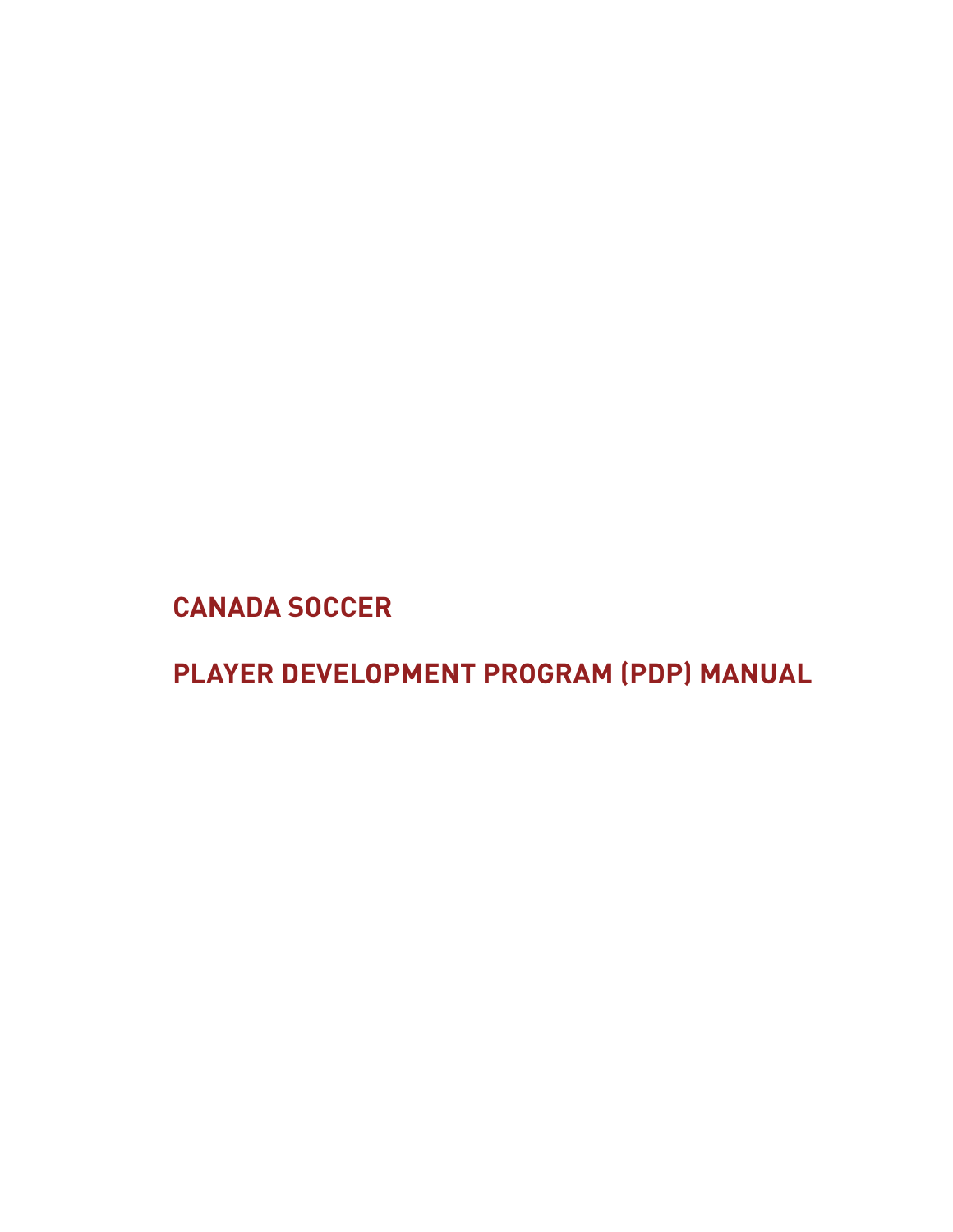#### **CONTENTS**

| <b>SECTION I: INTRODUCTION</b>                                                                                                                     |                |
|----------------------------------------------------------------------------------------------------------------------------------------------------|----------------|
| SECTION II: WHY DO WE NEED TO IMPLEMENT STANDARDS? ______________________________                                                                  | $\overline{a}$ |
|                                                                                                                                                    | $\overline{3}$ |
|                                                                                                                                                    | 3              |
|                                                                                                                                                    |                |
| COMPETITION REST PERIODS 3                                                                                                                         |                |
|                                                                                                                                                    |                |
|                                                                                                                                                    |                |
| COMPETITION SCHEDULE                                                                                                                               | $\overline{3}$ |
|                                                                                                                                                    |                |
|                                                                                                                                                    |                |
|                                                                                                                                                    |                |
| COMPETITION FORMAT<br>COMPETITION FORMAT (CONTINUED)                                                                                               |                |
| GAME DAY REGULATIONS NAME AND A SERIES AND RESIDENCE AND A SERIES OF STATES AND RESIDENCE AND A SERIES OF STATES OF STATES AND RESIDENCE ASSESSED. | 4              |
|                                                                                                                                                    |                |
| SECTION IV: PLAYER ELIGIBILITY AND TEAM ROSTERS MANUSCRIPTION AND A                                                                                |                |
|                                                                                                                                                    |                |
|                                                                                                                                                    |                |
|                                                                                                                                                    |                |
|                                                                                                                                                    | 5              |
|                                                                                                                                                    |                |
|                                                                                                                                                    |                |
| TEAM OFFICIALS                                                                                                                                     |                |
| TEAM OFFICIALS (CONTINUED) 6                                                                                                                       |                |
|                                                                                                                                                    |                |
|                                                                                                                                                    | 7              |
|                                                                                                                                                    |                |
|                                                                                                                                                    | $\overline{7}$ |
| CONDUCT 7                                                                                                                                          |                |
| TRAINING                                                                                                                                           | $\overline{7}$ |
|                                                                                                                                                    |                |
|                                                                                                                                                    |                |
|                                                                                                                                                    | 8              |
| SKILL CENTRE PROGRAM                                                                                                                               | 8              |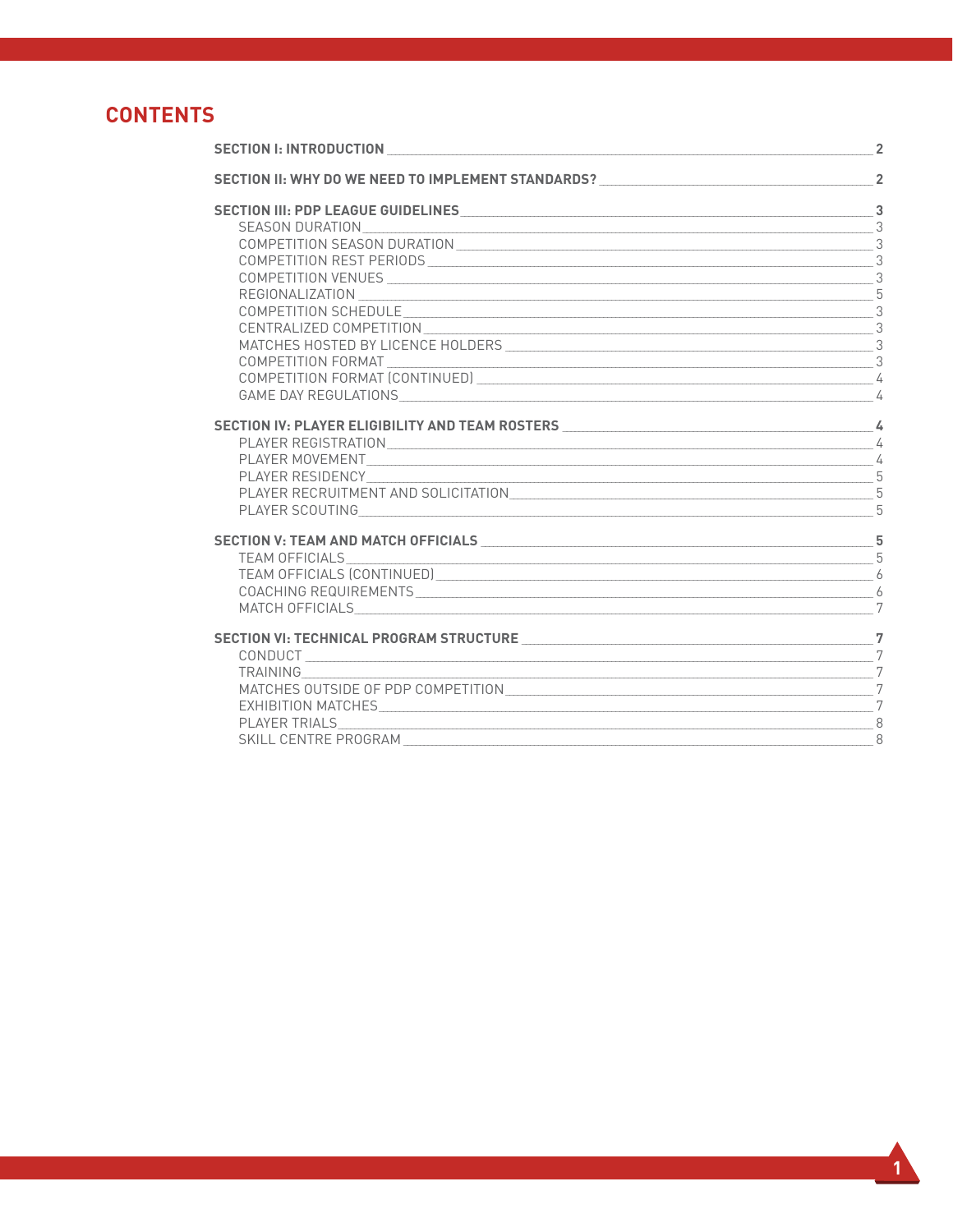#### **SECTION I: INTRODUCTION**

The Canada Soccer Player Development Program (PDP) Manual is designed to provide guidance to Provincial/ Territorial Member Associations (MAs) in implementing, organizing and managing the Player Development Program in their region. These programs form an integral component of the Canada Soccer Player Pathway as they provide the optimal local environment to prepare players for selection to the programs in the Excellence Stream.

Canada Soccer will work together with the MAs and National Youth Club Licence organizations to create the best environment possible for player and coach development in the Development/Performance Stream. This will include ongoing coach education opportunities, as well as providing players and coaches with appropriate exposure to Provincial Team, National Team, professional club academy as well as University and College scouting opportunities.

The philosophy of the PDP is based on improving the quality and volume of training, on providing more meaningful competition for players, and on increasing the calibre, access to and frequency of coach education opportunities. By improving the environment at the club level, the PDP aims to produce a consistent stream of talented players who can go on to achieve success in the game at higher levels of competition.

The standards in this document are the minimum standards required for a MA to operate a PDP league and for a clubs to participate. Final approval and recognition of a league as a PDP will be made by Canada Soccer. MAs may choose to include additional standards for Licence Holders in their respective regions. For an organization to participate in the PDP, it must meet the criteria of its local PDP league as well as those outlined in the Canada Soccer National Youth Club Licence.

National Youth Club Licences are awarded for a two-year term and are bound by the terms of the Licence. This Licence

permits Licence Holders to field teams in eligible age groups for this term and commits them to abide by the terms, conditions, policies and guidelines of the PDP.

It is the responsibility of the Licence Holder to continually strive to improve its programs, as Licence Holders will be subject to ongoing assessment, including several technical and operational visits and evaluations, as well as a year-end

appraisal. This work will be carried out by the respective MA staff, in conjunction with Canada Soccer.

As the aim is to improve the day-to-day environment of the player and coach at the club and academy level, standards must be adhered to in order to maintain a National Youth Club Licence and continue PDP participation. Failure to address areas that are identified as being below the standards in a timely manner may lead to the non-renewal of an organization's National Youth Club Licence and/or removal from the PDP.

The MA will be responsible for the development, oversight and operation of the PDP in their jurisdiction. The MA will also be responsible for the development of the following documents:

- ▶ Operations Manual
- Game Day Regulations Manual
- Licence Holder Performance Management Guide
- **Physical Development Guide**
- **Physical Testing Protocol Guide**
- Trial Guideline Manual
- Player Movement Application Form
- Parent Handbook
- Brand and Sponsorship Guide

These documents are to be submitted to Canada Soccer for final approval.

#### **SECTION II: WHY DO WE NEED TO IMPLEMENT STANDARDS?**

In order for players to develop their potential to the fullest extent, they need to be in an environment that caters to their individual developmental needs. We know that young players do not develop at the same rate, yet until the recent introduction of standards-based leagues, our development system has taken a 'one-size-fits-all' approach where all players are expected to develop at the same time.

Canada's youth development system has traditionally placed an overemphasis on competition, where the result or outcome of games is put ahead of the learning needs of the players.

In this type of system, how the game is played does not matter; the only thing deemed important is the result of the immediate game at hand. This short-term thinking has held back our ability to develop better players over the long-term.

By introducing standards at the club level — all of which are informed by best practices in player development from leading nations around the world — Canada Soccer aims to help and support clubs to better focus their efforts on creating the best environment possible for player and coach development.

**2**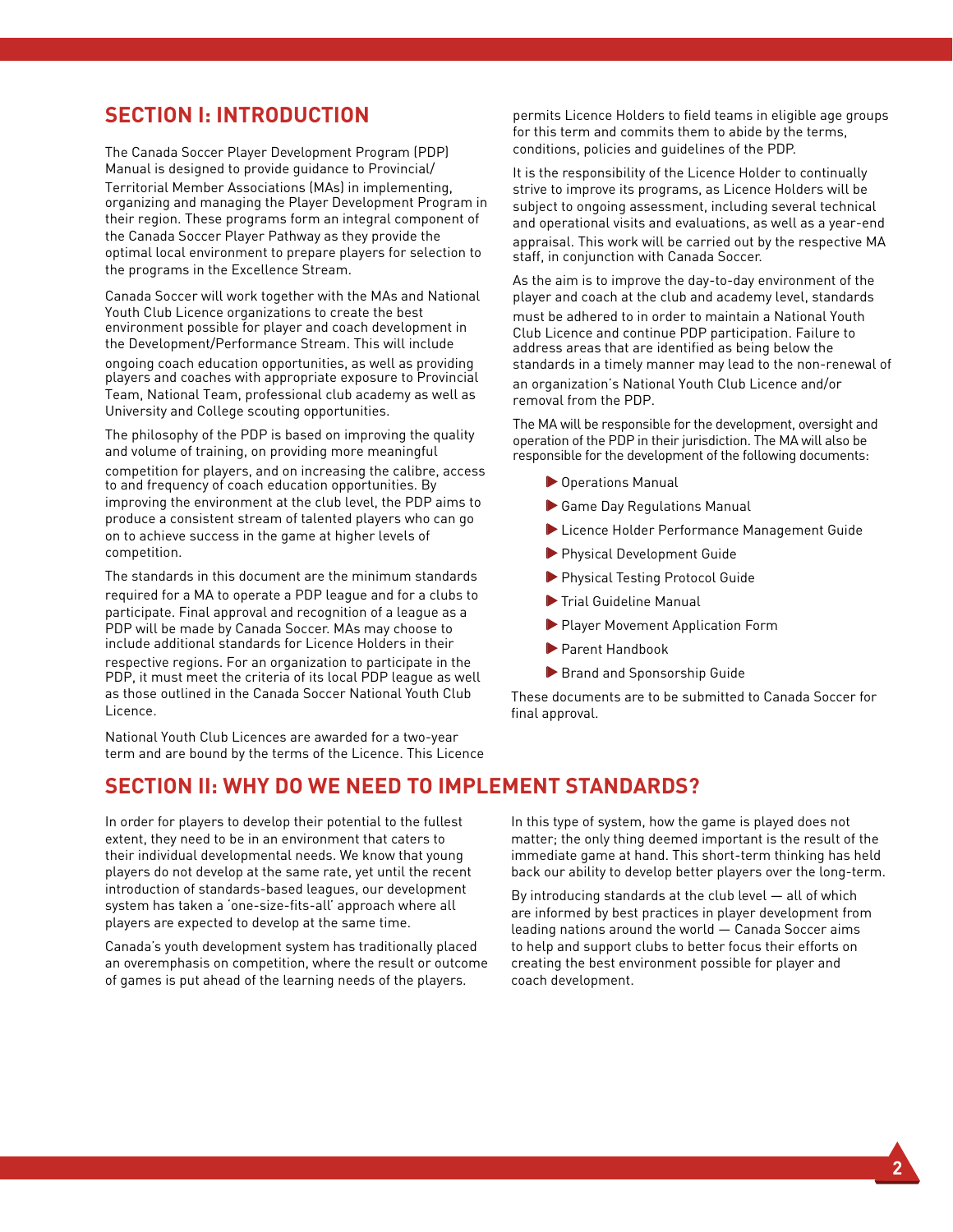## **SECTION III: PDP LEAGUE GUIDELINES**

| <b>PDP LEAGUE GUIDELINES</b>                 |                                                                                                                                                                                                                                      |
|----------------------------------------------|--------------------------------------------------------------------------------------------------------------------------------------------------------------------------------------------------------------------------------------|
| <b>Season Duration</b>                       | The PDP League must operate for a minimum of forty (40) weeks and a maximum of<br>forty-four (44) weeks, including rest periods and a pre-season period.                                                                             |
| <b>Competition Season</b><br><b>Duration</b> | The PDP competition season shall run for a minimum of twenty (20) weeks in length with a<br>maximum of thirty (30) weeks in length. There must be a minimum of twenty (20) matches<br>played during the competition season.          |
|                                              | Competition matches are restricted to an average of one (1) per week.                                                                                                                                                                |
| <b>Competition Rest Periods</b>              | The PDP may schedule rest periods on public holiday long weekends, as well as a two-<br>week mid-season rest period, the dates of which are determined by the respective MA(s).                                                      |
| <b>Competition Venues</b>                    | Matches may be played on approved artificial surface fields, when required. When possible,<br>games should be played on approved natural grass fields.                                                                               |
| Regionalization                              | ▶ Where necessary, the MA may divide their PDP league into two (or more) conferences in<br>order to minimize the amount of travel for Licence Holders.                                                                               |
|                                              | Conference placements will be reviewed at the end of each competitive season.                                                                                                                                                        |
|                                              | Any changes to conference placement or alignment must be communicated to Licence<br>Holders no later than February 15 of the upcoming competition season.                                                                            |
|                                              | The MA may allow Licence Holders to compete in the PDP league in the neighbouring<br>province to reduce travel for players. The Leagues involved must agree and make a joint<br>application to Canada Soccer for approval.           |
|                                              | MAs may collaborate to develop a regional PDP league that includes multiple Provinces<br>and/or Territories to reduce travel for players. The MAs involved must agree and make a<br>joint application to Canada Soccer for approval. |
| <b>Competition Schedule</b>                  | The competition schedule will be given to all PDP Licence Holders and to Canada Soccer no<br>later than six (6) weeks prior to the League's first competition match.                                                                 |
| <b>Centralized Competition</b>               | PDP leagues must host a minimum of four (4) centralized competition events per age group<br>per competition season for the purpose of player identification.                                                                         |
|                                              | Centralized competition events must be organized and hosted by the respective MA event<br>staff.                                                                                                                                     |
|                                              | PDP leagues must submit the dates of their centralized competition events to Canada<br>Soccer no later than six (6) weeks prior to the commencement of the League's first<br>competition match.                                      |
| <b>Matches Hosted by</b>                     | Home games must be hosted at approved competition venues.                                                                                                                                                                            |
| <b>Licence Holders</b>                       | Home games must be hosted on approved competition dates.                                                                                                                                                                             |
|                                              | The host Licence Holder is responsible for securing the necessary venue permits or<br>permissions for venue use on hosted competition dates.                                                                                         |
|                                              | The host Licence Holder is responsible for all costs related to hosted competition matches.                                                                                                                                          |
| <b>Competition Format</b>                    | A minimum of six (6) organizations are required to be an approved PDP league.                                                                                                                                                        |
|                                              | No scores or standings will be recorded at the U13 age group.                                                                                                                                                                        |
|                                              | For the U14 age group and above, scores and standings will be recorded.                                                                                                                                                              |
|                                              | Teams will receive three points for a win, one point for a draw, and zero points for a loss.                                                                                                                                         |
|                                              | At the end of the PDP league season, the team with the most points in the league across<br>all conferences will be declared the "(MA) PDP League Champion" in their respective age<br>group and gender.                              |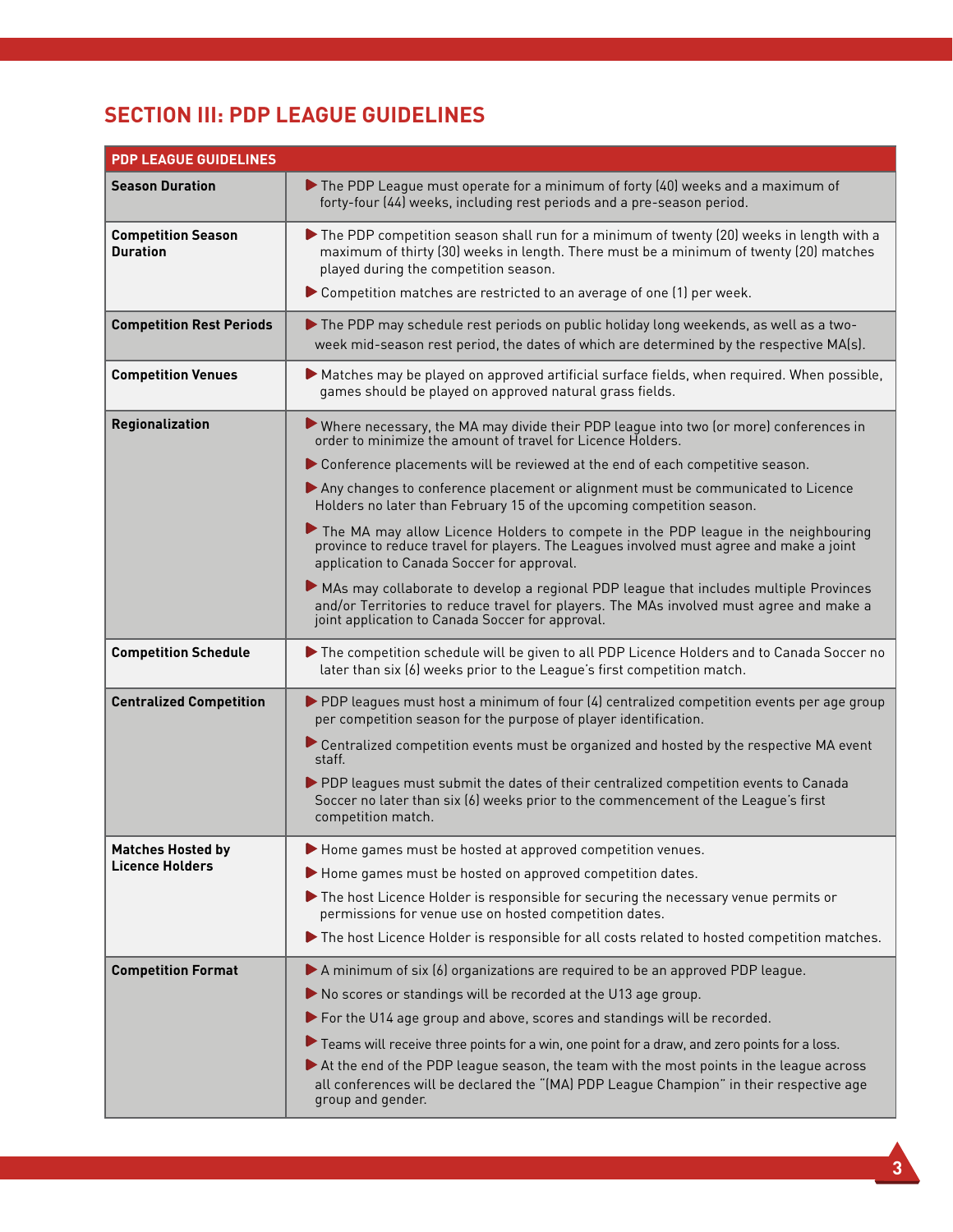| <b>PDP LEAGUE GUIDELINES (continued)</b> |                                                                                                                                                                                                                                                                                         |
|------------------------------------------|-----------------------------------------------------------------------------------------------------------------------------------------------------------------------------------------------------------------------------------------------------------------------------------------|
| <b>Competition Format</b><br>(continued) | If two or more teams are equal on points after the last competition round, standings will be<br>determined as follows:                                                                                                                                                                  |
|                                          | $\triangleright$ Greatest goal difference                                                                                                                                                                                                                                               |
|                                          | Secretest number of goals scored                                                                                                                                                                                                                                                        |
|                                          | Screatest number of points obtained in the matches between the teams concerned                                                                                                                                                                                                          |
|                                          | Soal difference resulting from the matches between the teams concerned                                                                                                                                                                                                                  |
|                                          | Secretar number of goals scored in all matches between the teams concerned                                                                                                                                                                                                              |
|                                          | Disciplinary record of all teams concerned                                                                                                                                                                                                                                              |
|                                          | $\triangleright$ Drawing of lots by the PDP                                                                                                                                                                                                                                             |
|                                          | MAs may create a cup competition for its respective PDP, the format and structure of<br>which must be approved by Canada Soccer.                                                                                                                                                        |
|                                          | The game format for U13 is 9v9 or 11v11 as outlined in the Canada Soccer Grassroots<br>Standards. The game format for U14 and above is 11v11.                                                                                                                                           |
|                                          | At the U13 and U14 age groups, matches will be three periods of 25 minutes, with two (2)<br>8-minute intermissions or four periods of 20 minutes with three (3) 5-minute intermissions. The<br>intermission period commences when the referee blows for the end of the previous period. |
|                                          | At the U15 and U16 age groups, matches will be two halves of 40 minutes, with one<br>10-minute intermission. The intermission period commences when the referee blows the<br>half-time whistle.                                                                                         |
|                                          | For age groups U17 and above, matches will be two halves of 45 minutes, with one 15-minute<br>intermission. The intermission period commences when the referee blows the half-time whistle.                                                                                             |
|                                          | At the U15 and U17 Age Groups, the PDP League or Cup Champion in each gender will have<br>the opportunity to participate in the Canada Soccer PDP National Showcase (start date TBC)                                                                                                    |
| <b>Game Day Regulations</b>              | ▶ Organizations must follow the quidelines as outlined in their respective PDP Game Day<br><b>Regulations Manual</b>                                                                                                                                                                    |

### **SECTION IV: PLAYER ELIGIBILITY AND TEAM ROSTERS**

| PLAYER ELIGIBILITY AND TEAM ROSTERS |                                                                                                                                                                                                                                                                  |
|-------------------------------------|------------------------------------------------------------------------------------------------------------------------------------------------------------------------------------------------------------------------------------------------------------------|
| <b>Player Registration</b>          | Any player registered with a PDP organization is permitted to participate for that<br>organization in a PDP match.                                                                                                                                               |
|                                     | $\blacktriangleright$ Players may be registered with only one PDP organization at a time.                                                                                                                                                                        |
| <b>Player Movement</b>              | ▶ Players are not permitted to move between PDP organizations during the season (training or<br>competition) without the written agreement of the two organizations involved as well as the PDP.                                                                 |
|                                     | Movement between organizations during the season will only be authorized in<br>circumstances where it can be clearly demonstrated that it is in the best interest of the<br>player's continuing development.                                                     |
|                                     | $\blacktriangleright$ In instances where a mid-season transfer of a player is approved:                                                                                                                                                                          |
|                                     | $\triangleright$ Fees paid by the player to the original club will be reimbursed to the player on a pro-<br>rated basis, based on the number of weeks completed in the full calendar year. No fee or<br>financial penalty may be levied to the departing player. |
|                                     | ▶ Fees due from the player to the new club shall be pro-rated based on the number of<br>weeks remaining in the full calendar year.                                                                                                                               |
|                                     | $\triangleright$ Players with outstanding debt to their original club will not be permitted to participate in<br>competition for their new organization until the debt has been paid in full.                                                                    |
|                                     | ▶ Players are free to move between organizations following the conclusion of the PDP season until<br>one (1) month prior to the commencement of the following season's first competition match.                                                                  |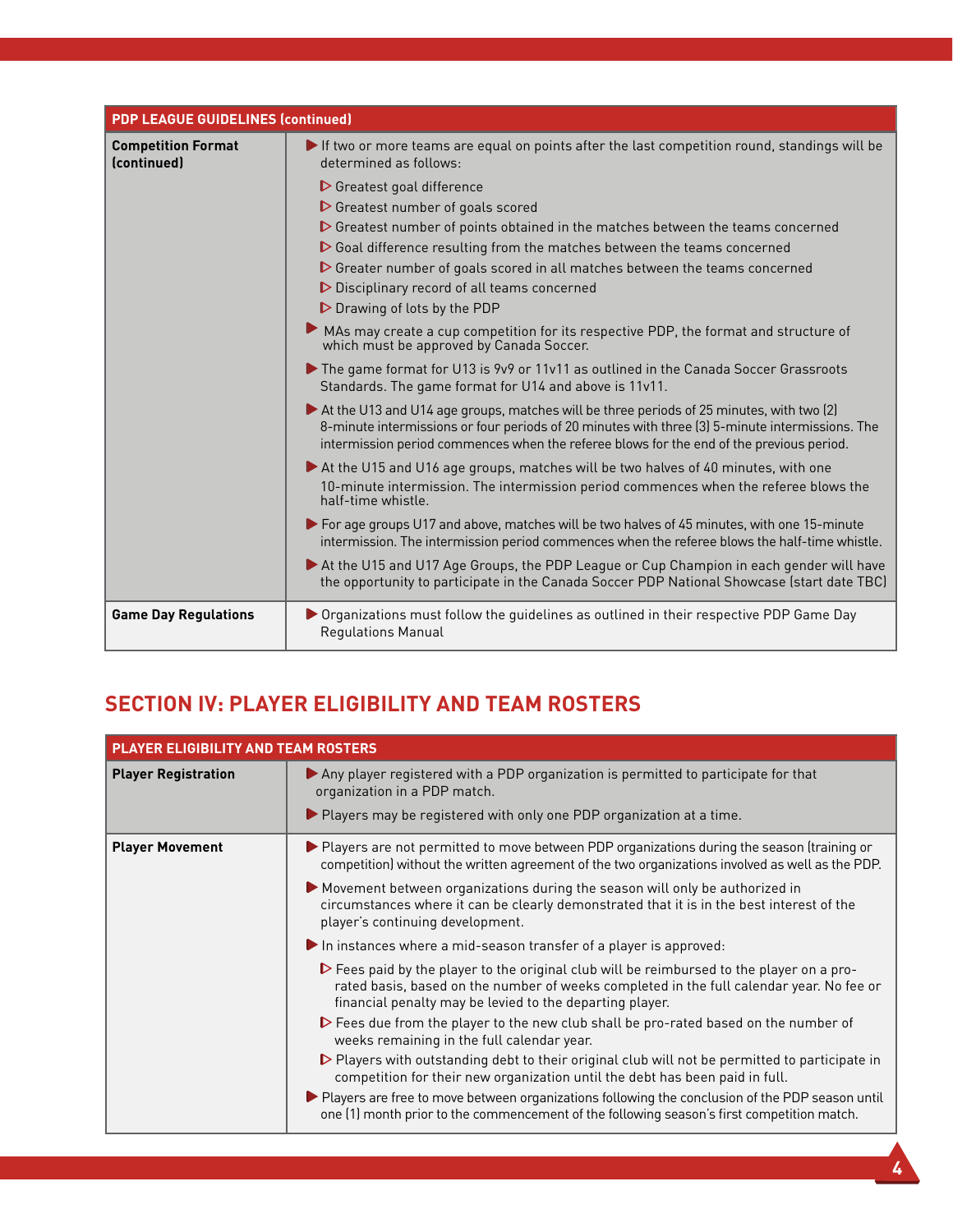| PLAYER ELIGIBILITY AND TEAM ROSTERS (continued) |                                                                                                                                                                                                                                                                                      |
|-------------------------------------------------|--------------------------------------------------------------------------------------------------------------------------------------------------------------------------------------------------------------------------------------------------------------------------------------|
| <b>Player Residency</b>                         | There are no residency rules that apply to players participating in a PDP program, unless<br>explicitly outlined in the respective PDP Operations Manual.                                                                                                                            |
|                                                 | In principle, players should participate in the PDP program that is closest to them. This reduces<br>the amount of travel time that the player will spend travelling to and from training and games.                                                                                 |
| <b>Player Recruitment</b><br>and Solicitation   | Recruitment or solicitation refers to the deliberate proactive persuasion of a player, coach or<br>staff member registered to or employed by another Licence Holder, with the intention of enticing<br>them to leave their current Licence Holder organization.                      |
|                                                 | Active recruitment or solicitation is not permitted by any individual (player, coach, staff<br>member, parent or relative) associated with a Licence Holder organization at any time.                                                                                                |
|                                                 | All Licence Holder organizations shall be accountable for the conduct of their staff, players,<br>parents and relatives in this regard.                                                                                                                                              |
|                                                 | Any attempt to contact, recruit or solicit a member of another Licence Holder organization<br>is not permitted and is subject to discipline.                                                                                                                                         |
|                                                 | Licence Holders are not permitted to offer fee discounting or other financial incentives to<br>recruit or solicit a member of another Licence Holder organization.                                                                                                                   |
| <b>Player Scouting</b>                          | Existing Licence Holder players:                                                                                                                                                                                                                                                     |
|                                                 | $\triangleright$ No attempt to recruit, persuade or entice players from another Licence Holder shall be<br>permitted at any time.                                                                                                                                                    |
|                                                 | ▶ Contact with players registered at other Licence Holder organizations may be initiated by<br>the player's parents or guardians during the period between the end of the competition<br>season and one (1) month prior to the start of the following season.                        |
|                                                 | Non-Licence Holder players:                                                                                                                                                                                                                                                          |
|                                                 | $\triangleright$ Players outside of the PDP may be scouted and observed in their current organization<br>at any time. Contact is permitted if made through the player's current club Technical<br>Director. If the player's current club Technical Director does not comply with the |
|                                                 | request, the PDP organization may contact their respective MA for permission to<br>approach the player's parent or quardian, or coach/official on their current team.                                                                                                                |
|                                                 | If a player is invited to attend a PDP trial period (minimum of two (2) weeks), the player's<br>current club Technical Director must be informed that the player has been invited to<br>attend a trial period.                                                                       |

# **SECTION V: TEAM AND MATCH OFFICIALS**

| <b>TEAM AND MATCH OFFICIALS</b> |                                                                                                                                                                                     |
|---------------------------------|-------------------------------------------------------------------------------------------------------------------------------------------------------------------------------------|
| <b>Team Officials</b>           | $\triangleright$ There shall be no less than three (3) and no more than six (6) team officials on the bench<br>during a match as follows:                                           |
|                                 | $\triangleright$ Head Coach                                                                                                                                                         |
|                                 | Assistant Coach                                                                                                                                                                     |
|                                 | $\triangleright$ Apprentice Coach                                                                                                                                                   |
|                                 | Goalkeeper Coach                                                                                                                                                                    |
|                                 | $\triangleright$ Athletic Therapist                                                                                                                                                 |
|                                 | D Team Manager                                                                                                                                                                      |
|                                 | For a girls team, the Head Coach or Assistant Coach must be a woman and be present on the<br>bench during a match. The Apprentice Coach, if one is appointed, must also be a woman. |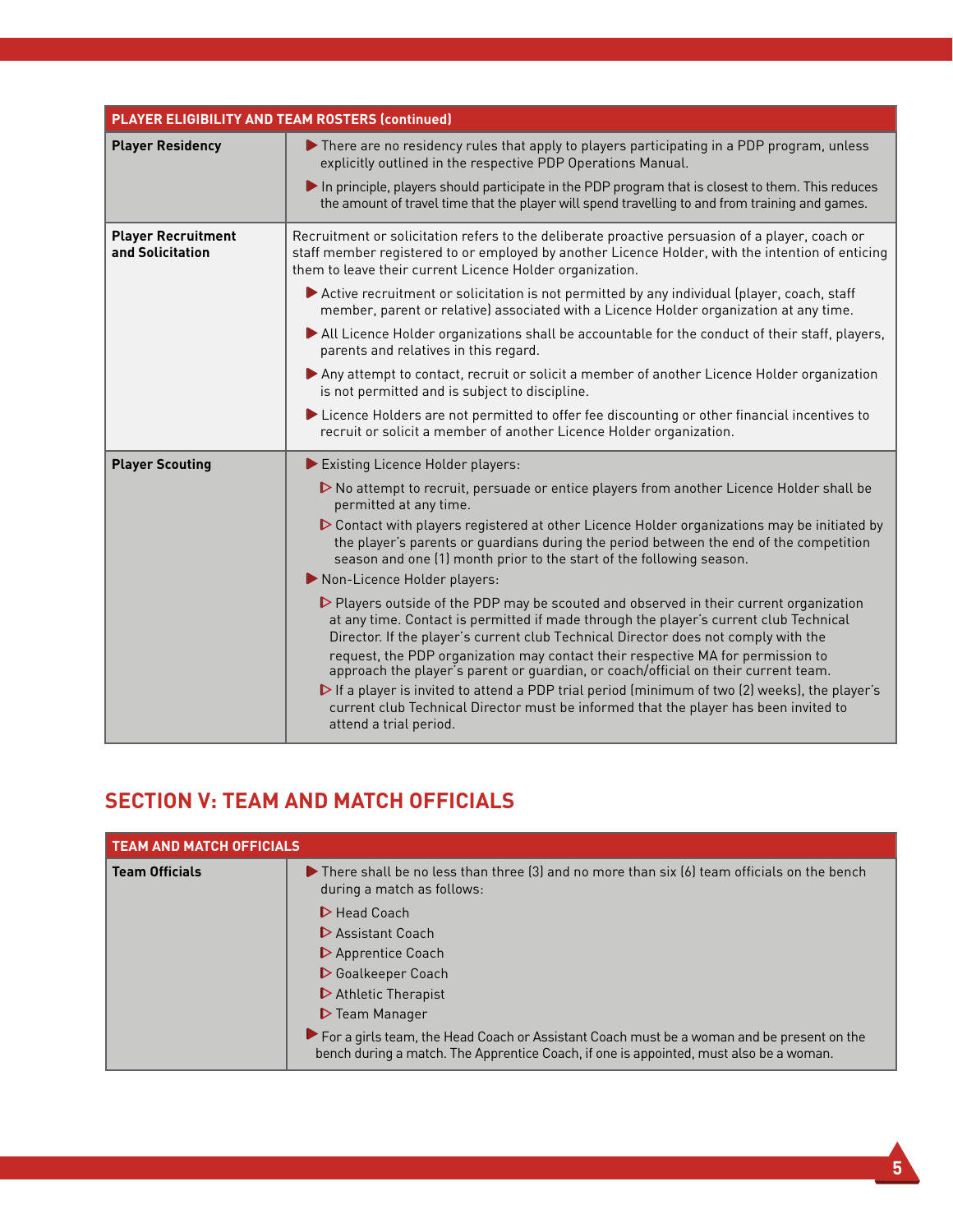| <b>TEAM AND MATCH OFFICIALS (continued)</b> |                                                                                                                                                                                                                |
|---------------------------------------------|----------------------------------------------------------------------------------------------------------------------------------------------------------------------------------------------------------------|
| <b>Team Officials (continued)</b>           | The requirements for women coaches will be phased in over time beginning with the<br>Under 13 age group in 2022 as follows:                                                                                    |
|                                             | ▶ 2022 – U13 girls teams must have a woman as a Head Coach and/or Assistant Coach<br>present on the bench during all matches.                                                                                  |
|                                             | $\triangleright$ 2023 – U13 and U14 girls teams must have a woman Head Coach and/or Assistant<br>Coach present on the bench during all matches.                                                                |
|                                             | $\triangleright$ 2024 $-$ U13, U14, and U15 girls teams must have a woman Head Coach and/or Assistant<br>Coach present on the bench during all matches.                                                        |
|                                             | $\triangleright$ 2025 $-$ U13, U14, U15, and U16 girls teams must have a woman Head Coach and/or<br>Assistant Coach present on the bench during all matches.                                                   |
|                                             | $\triangleright$ 2026 $-$ U13, U14, U15, U16, and U17 girls teams must have a woman Head Coach and/or<br>Assistant Coach present on the bench during all matches.                                              |
|                                             | 2027 - All girls teams must have a woman Head Coach and/or Assistant Coach present<br>on the bench during all matches.                                                                                         |
|                                             | Teams must have a minimum of one team official of the same gender identity as the<br>players on the bench at all times.                                                                                        |
|                                             | All team officials must have clear Criminal Record Check (CRC) including Vulnerable Sector<br>(VS) check that is no more than three (3) years old as of January 1st of the competition year.                   |
|                                             | All team officials must hold a valid Respect in Sport Activity Leader certificate.                                                                                                                             |
|                                             | Athletic Therapist must be a licensed healthcare provider in their respective province.                                                                                                                        |
| <b>Coaching Requirements</b>                | The Licence Holder must have a paid (either full-time or part-time) Head Coach for each<br>team it enters in the PDP.                                                                                          |
|                                             | Head Coaches must have the following:                                                                                                                                                                          |
|                                             | $\triangleright$ 2022:                                                                                                                                                                                         |
|                                             | • U13 - Canada Soccer Youth Licence (2022 - in training; 2023 - certified)<br>• U14+ - Canada Soccer National B Licence or Canada Soccer Youth Licence (2022-in<br>training; 2023 - certified)<br>$D_{2023}$   |
|                                             | • U13 - Canada Soccer Youth Licence (certified)                                                                                                                                                                |
|                                             | • U14 - Canada Soccer Youth Licence (2023 - in training; 2024 - certified)<br>• U15+ - Canada Soccer National B Licence or Canada Soccer Youth Licence (2023 - in<br>training; 2024 - certified)<br>$D_{2024}$ |
|                                             | • U13-U15 - Canada Soccer Youth Licence                                                                                                                                                                        |
|                                             | • U16+ - Canada Soccer National B Licence or Canada Soccer Youth Licence<br>$\triangleright$ 2025:                                                                                                             |
|                                             | • U13-U16 - Canada Soccer Youth Licence                                                                                                                                                                        |
|                                             | • U17+ - Canada Soccer National B Licence or Canada Soccer Youth Licence<br>$\triangleright$ 2026:                                                                                                             |
|                                             | • U13-U17 - Canada Soccer Youth Licence                                                                                                                                                                        |
|                                             | • U18+ - Canada Soccer National B Licence or Canada Soccer Youth Licence                                                                                                                                       |
|                                             | $\triangleright$ 2027:<br>• Canada Soccer Youth Licence                                                                                                                                                        |
|                                             | Assistant Coaches must have the following:                                                                                                                                                                     |
|                                             | Canada Soccer C Licence (certified)                                                                                                                                                                            |
|                                             | Apprentice Coaches must have the following:                                                                                                                                                                    |
|                                             | Canada Soccer 'Soccer for Life' workshop and Personal Development Plan focused<br>on completion of Canada Soccer C Licence training and certification.                                                         |
|                                             | A Head Coach and an Assistant Coach with the minimum qualifications must be present at<br>all training sessions and games                                                                                      |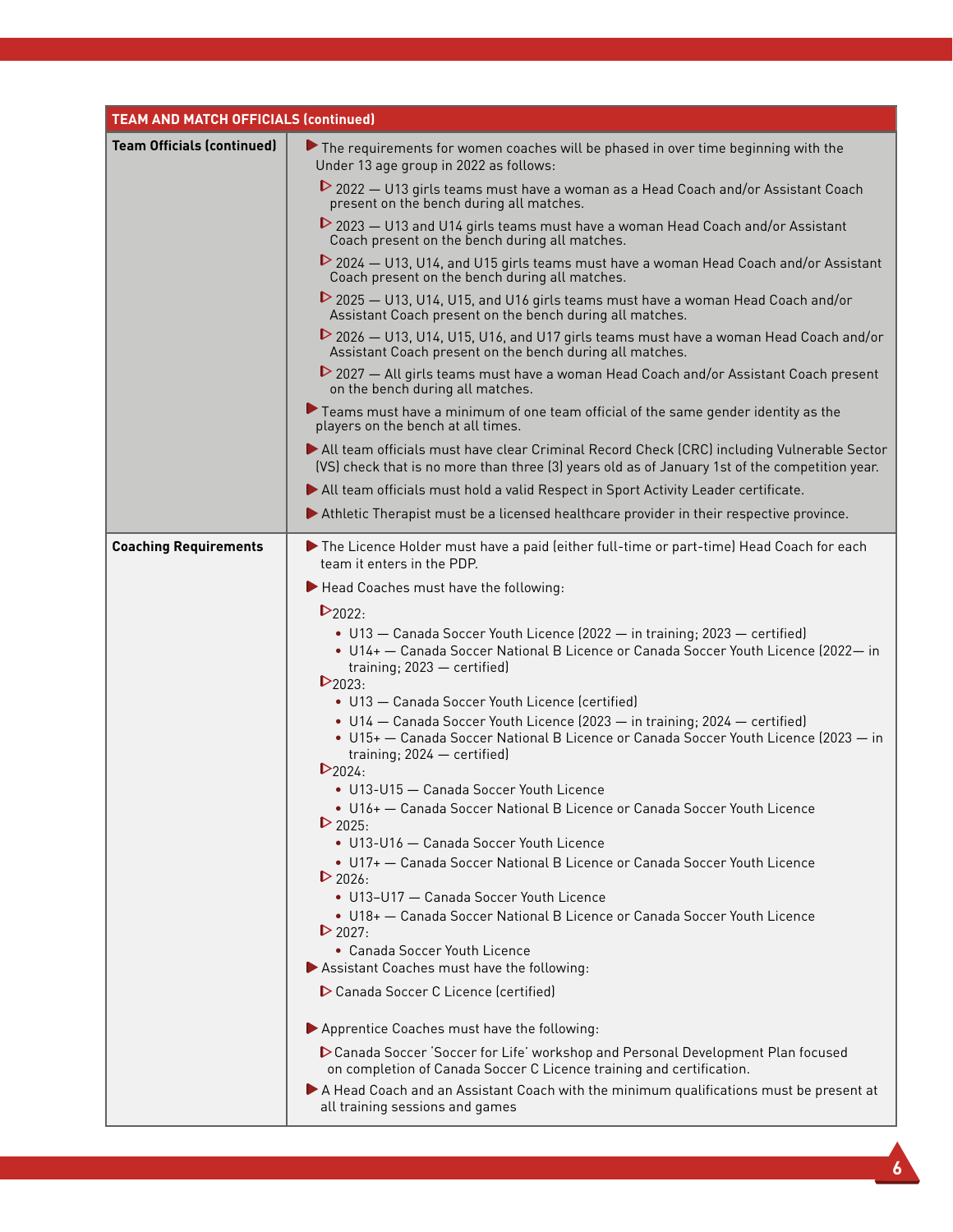| TEAM AND MATCH OFFICIALS (continued) |                                                                                                                          |
|--------------------------------------|--------------------------------------------------------------------------------------------------------------------------|
| Match Officials                      | Match officials for each match will be assigned by the respective MA in accordance with<br>their match officials policy. |
|                                      | A minimum of one match official and two assistant match officials will be assigned to each match.                        |

## **SECTION VI: TECHNICAL PROGRAM STRUCTURE**

| <b>TECHNICAL PROGRAM STRUCTURE</b>                  |                                                                                                                                                                                                                                                                                                                                                                                                                                                                                                                                                                                       |
|-----------------------------------------------------|---------------------------------------------------------------------------------------------------------------------------------------------------------------------------------------------------------------------------------------------------------------------------------------------------------------------------------------------------------------------------------------------------------------------------------------------------------------------------------------------------------------------------------------------------------------------------------------|
| <b>Conduct</b>                                      | Each Licence Holder will be responsible for the conduct of its players, team officials,<br>members and spectators attending any PDP event.                                                                                                                                                                                                                                                                                                                                                                                                                                            |
| <b>Training</b>                                     | The minimum volume of training for players (excluding games and sport science related<br>training) during the calendar year is as follows:                                                                                                                                                                                                                                                                                                                                                                                                                                            |
|                                                     | ▶ 180 hours (4.5 hours/week), based on a 40-week season.                                                                                                                                                                                                                                                                                                                                                                                                                                                                                                                              |
|                                                     | Each team will be expected to hold at least three (3) soccer training sessions per week, with<br>at least one (1) day of rest per week during the PDP season.                                                                                                                                                                                                                                                                                                                                                                                                                         |
|                                                     | The maximum volume of training for players (excluding games and sport science related<br>training) during the calendar year is as follows:                                                                                                                                                                                                                                                                                                                                                                                                                                            |
|                                                     | ▶ 330 hours (7.5 hours/week) for U15+ age groups, based on a 44-week season.<br>▶ 264 hours (6 hours/week) for U13 and U14 age groups, based on a 44-week season.                                                                                                                                                                                                                                                                                                                                                                                                                     |
|                                                     | The Licence Holder must agree to provide a periodized training plan and training<br>curriculum, to be reviewed by Canada Soccer.                                                                                                                                                                                                                                                                                                                                                                                                                                                      |
|                                                     | The Licence Holder must agree to provide the following with respect to training fields:                                                                                                                                                                                                                                                                                                                                                                                                                                                                                               |
|                                                     | D Outdoor Training                                                                                                                                                                                                                                                                                                                                                                                                                                                                                                                                                                    |
|                                                     | . Quality fields of FIFA-approved dimensions for every training session. The minimum<br>space permitted for training is one half of a field of FIFA-approved dimensions. At least<br>one (1) training session per week must be conducted on a full field of FIFA-approved<br>dimensions; this session can be shared with another of the club's PDP teams for the<br>purpose of intrasquad training.<br>▶ Portable goals must be available for use at all outdoor training sessions.                                                                                                   |
|                                                     | $\triangleright$ Indoor Training<br>• Indoor facilities must be available for training during winter months (January - March/April)<br>in regions of the country where climate limits the use of outdoor fields in these months;<br>• The minimum field size for indoor training must be equivalent to a mini-field<br>(dimensions in LTPD guidelines);<br>• Facilities must provide climate control (heating/cooling) as required;<br>Acceptable indoor facilities can include:<br>• Covered artificial turf (fixed or seasonal structure)<br>• Indoor gymnasium (minimum 16m x 32m) |
| <b>Matches Outside of</b><br><b>PDP Competition</b> | Licence Holders wishing to participate in competitions outside of their PDP league<br>schedule require written permission from their respective MA                                                                                                                                                                                                                                                                                                                                                                                                                                    |
| <b>Exhibition Matches</b>                           | > Licence Holders may schedule exhibition matches at their discretion, during the following periods:<br>▶ From January 1st until seven (7) days prior to the first competition match.<br>Midweek (Wednesday or Thursday) before a long weekend break.<br>From four (4) weeks after the last competition match until December 31st.<br>No exhibition matches shall be scheduled during the mid-season break.<br>All exhibition matches require the approval of the respective PDP.                                                                                                     |

**7**